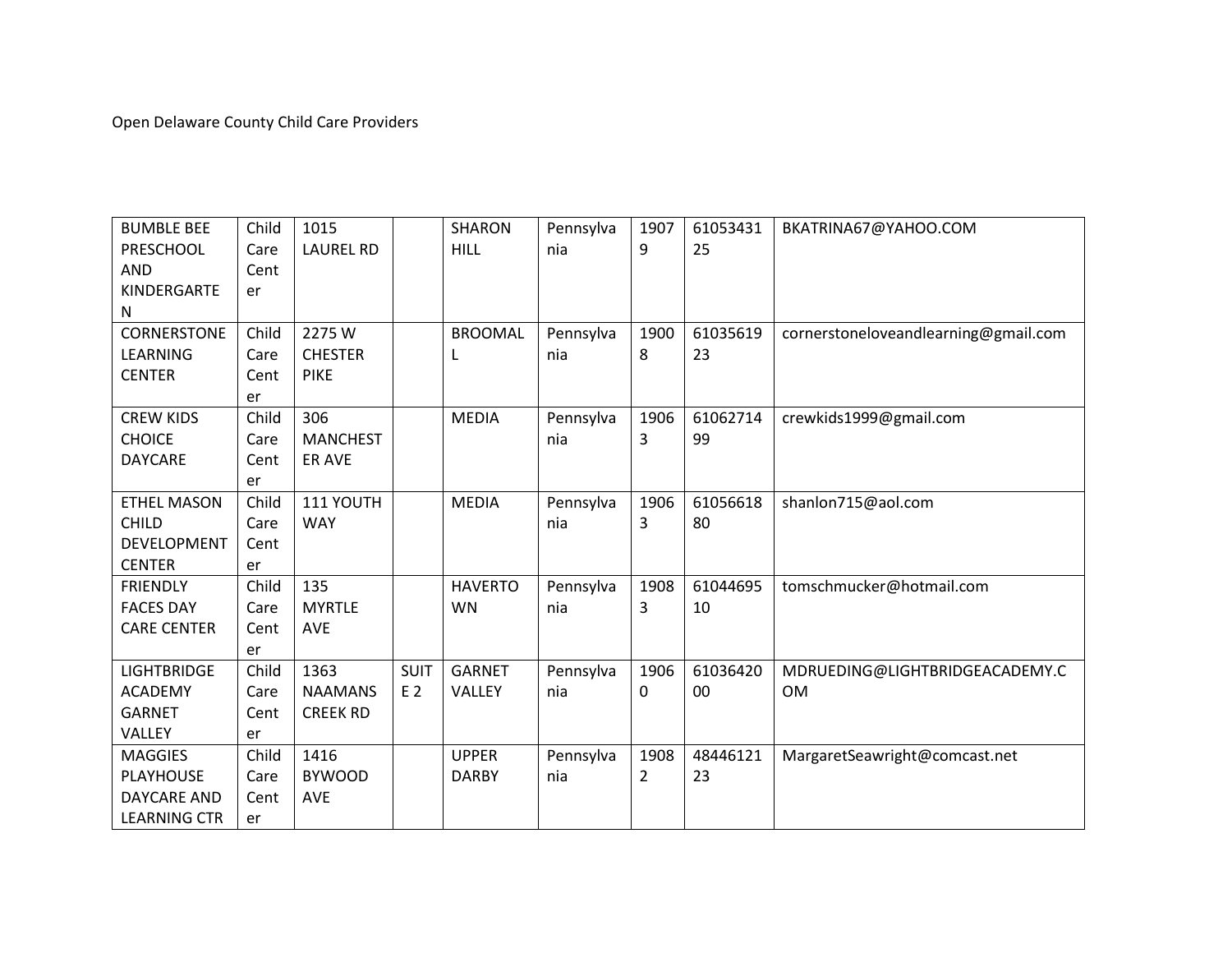| PFVY-ROCKY              | Child | 1299 W           | <b>MEDIA</b>   | Pennsylva | 1906           | 61062796 | anne.blackburn@philaymca.org    |
|-------------------------|-------|------------------|----------------|-----------|----------------|----------|---------------------------------|
| <b>RUN YMCA</b>         | Care  | <b>BALTIMOR</b>  |                | nia       | $\overline{3}$ | 22       |                                 |
|                         | Cent  | E PIKE           |                |           |                |          |                                 |
|                         | er    |                  |                |           |                |          |                                 |
| <b>PRIMROSE</b>         | Child | 20 LACRUE        | <b>GLEN</b>    | Pennsylva | 1934           | 48484160 | APATEL@PRIMROSECONCORDVILLE.COM |
| <b>SCHOOL OF</b>        | Care  | <b>AVE</b>       | <b>MILLS</b>   | nia       | $\overline{2}$ | 25       |                                 |
| CONCORDVILLE            | Cent  |                  |                |           |                |          |                                 |
|                         | er    |                  |                |           |                |          |                                 |
| <b>STEP BY STEP</b>     | Child | 211              | LANSDOW        | Pennsylva | 1905           | 61062383 | KEEPINSTEP2@AOL.COM             |
| <b>CHILD CARE</b>       | Care  | SHADELAN         | <b>NE</b>      | nia       | 0              | 83       |                                 |
|                         | Cent  | D AVE            |                |           |                |          |                                 |
|                         | er    |                  |                |           |                |          |                                 |
| <b>STEP BY STEP</b>     | Child | 3434             | <b>DREXEL</b>  | Pennsylva | 1902           | 61062383 | KEEPINSTEP2@AOL.COM             |
| <b>CHILD CARE</b>       | Care  | <b>GARRETT</b>   | <b>HILL</b>    | nia       | 6              | 83       |                                 |
|                         | Cent  | <b>RD</b>        |                |           |                |          |                                 |
|                         | er    |                  |                |           |                |          |                                 |
| <b>STEP BY STEP</b>     | Child | 2234             | <b>HOLMES</b>  | Pennsylva | 1904           | 61053231 | KEEPINSTEP2@AOL.COM             |
| <b>CHILD CARE &amp;</b> | Care  | <b>MACDADE</b>   |                | nia       | 3              | 95       |                                 |
| LEARNING                | Cent  | <b>BLVD</b>      |                |           |                |          |                                 |
| <b>CENTER</b>           | er    |                  |                |           |                |          |                                 |
| <b>STEP BY STEP</b>     | Child | 230              | <b>DREXEL</b>  | Pennsylva | 1902           | 61062383 | KEEPINSTEP2@AOL.COM             |
| LEARNING                | Care  | SHADELAN         | <b>HILL</b>    | nia       | 6              | 83       |                                 |
| <b>CENTER II</b>        | Cent  | D AVE            |                |           |                |          |                                 |
|                         | er    |                  |                |           |                |          |                                 |
| STEP-BY-STEP            | Child | 39 S             | <b>MORTON</b>  | Pennsylva | 1907           | 61054346 | KEEPINSTEP2@AOL.COM             |
| LEARNING                | Care  | <b>MORTON</b>    |                | nia       | 0              | 29       |                                 |
| <b>CENTER</b>           | Cent  | <b>AVE</b>       |                |           |                |          |                                 |
|                         | er    |                  |                |           |                |          |                                 |
| The Childrens           | Child | 200              | <b>HAVERTO</b> | Pennsylva | 1908           | 61044977 | tcclc1@aol.com                  |
| Corner                  | Care  | <b>BROOKLINE</b> | <b>WN</b>      | nia       | 3              | 89       |                                 |
| Learning                | Cent  | <b>BLVD</b>      |                |           |                |          |                                 |
| Center Inc              | er    |                  |                |           |                |          |                                 |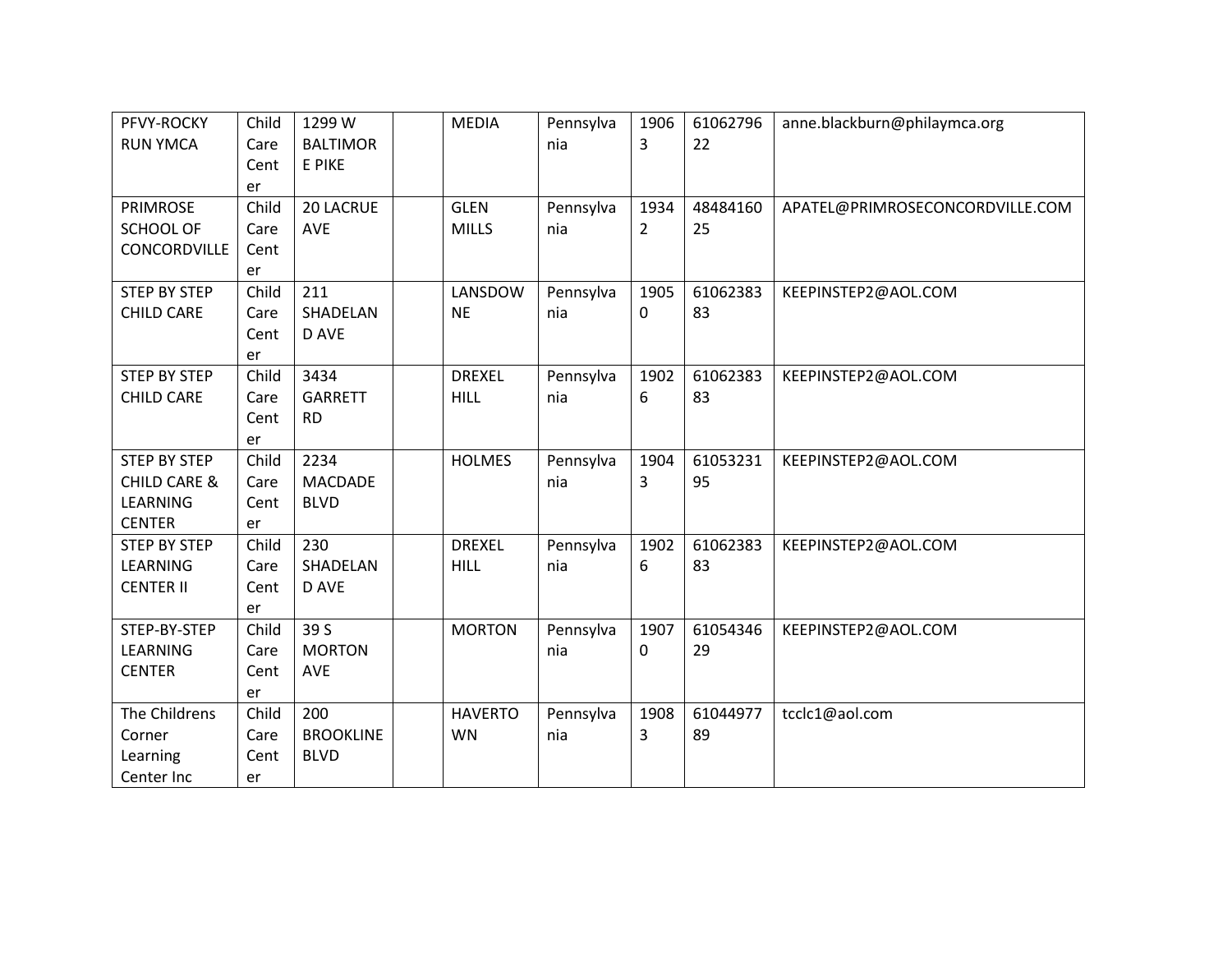| THE GODDARD           | Child | 3810 WEST        | <b>NEWTOW</b>  | Pennsylva | 1907 | 48442453 | NEWTOWNSQUAREPA@GODDARDSCHO       |
|-----------------------|-------|------------------|----------------|-----------|------|----------|-----------------------------------|
| <b>SCHOOL</b>         | Care  | <b>CHESTER</b>   | N SQUARE       | nia       | 3    | 33       | OLS.COM                           |
|                       | Cent  | <b>PIKE</b>      |                |           |      |          |                                   |
|                       | er    |                  |                |           |      |          |                                   |
| THE GODDARD           | Child | 2 HILLMAN        | <b>CHADDS</b>  | Pennsylva | 1931 | 61035803 | CHADDSFORDPA@GODDARDSCHOOLS.C     |
| <b>SCHOOL</b>         | Care  | <b>DR</b>        | <b>FORD</b>    | nia       | 7    | 80       | <b>OM</b>                         |
|                       | Cent  |                  |                |           |      |          |                                   |
|                       | er    |                  |                |           |      |          |                                   |
| <b>TINY MIRACLES</b>  | Child | <b>101 S OAK</b> | <b>PRIMOS</b>  | Pennsylva | 1901 | 61039403 | tstewart@tinymiracleslearning.com |
| LEARNING              | Care  | <b>AVE</b>       |                | nia       | 8    | 94       |                                   |
| <b>CENTER</b>         | Cent  |                  |                |           |      |          |                                   |
|                       | er    |                  |                |           |      |          |                                   |
| <b>TODAYS CHILD</b>   | Child | 19 W             | LANSDOW        | Pennsylva | 1905 | 61058322 | CAMBRSOE@TODAYSCHILD.US           |
| <b>LEARNING</b>       | Care  | <b>BALTIMOR</b>  | <b>NE</b>      | nia       | 0    | 73       |                                   |
| <b>CENTER AT</b>      | Cent  | E AVE            |                |           |      |          |                                   |
| LANSDOWNE             | er    |                  |                |           |      |          |                                   |
| <b>LITTLE RASCALS</b> | Grou  | 1709             | <b>CHESTER</b> | Pennsylva | 1901 | 61087687 | LITTLERASCALSCC1@YAHOO.COM        |
| <b>CHILD CARE</b>     | p     | <b>PROVIDEN</b>  |                | nia       | 3    | 66       |                                   |
|                       | Child | <b>CE AVE</b>    |                |           |      |          |                                   |
|                       | Care  |                  |                |           |      |          |                                   |
|                       | Hom   |                  |                |           |      |          |                                   |
|                       | e     |                  |                |           |      |          |                                   |

| AISSATOU DIALLO      | Family | 7184              | <b>UPPER</b> | Pennsylvania | 19082 | 6103332014 | DIALLOCHILDCARE@GMAIL.COM |
|----------------------|--------|-------------------|--------------|--------------|-------|------------|---------------------------|
|                      |        | MIDWAY AVE        | <b>DARBY</b> |              |       |            |                           |
| ANN DeLUCA FAMILY    | Family | 420 WAYNE         | SPRINGFIELD  | Pennsylvania | 19064 | 6103282432 |                           |
| CHILD CARE HOME      |        | <b>AVE</b>        |              |              |       |            |                           |
| <b>CHERYL LAWTON</b> | Family | <b>7232 BRENT</b> | <b>UPPER</b> | Pennsylvania | 19082 | 6107340591 | CHYROLE2512@GMAIL.COM     |
|                      |        | <b>RD</b>         | <b>DARBY</b> |              |       |            |                           |
| <b>CONSTANCE L</b>   | Family | 240               | <b>UPPER</b> | Pennsylvania | 19082 | 6103520811 | dority4@verizon.net       |
| <b>BROWN FAMILY</b>  |        | <b>BARRINGTON</b> | <b>DARBY</b> |              |       |            |                           |
| CHILD CARE HOME      |        | <b>RD</b>         |              |              |       |            |                           |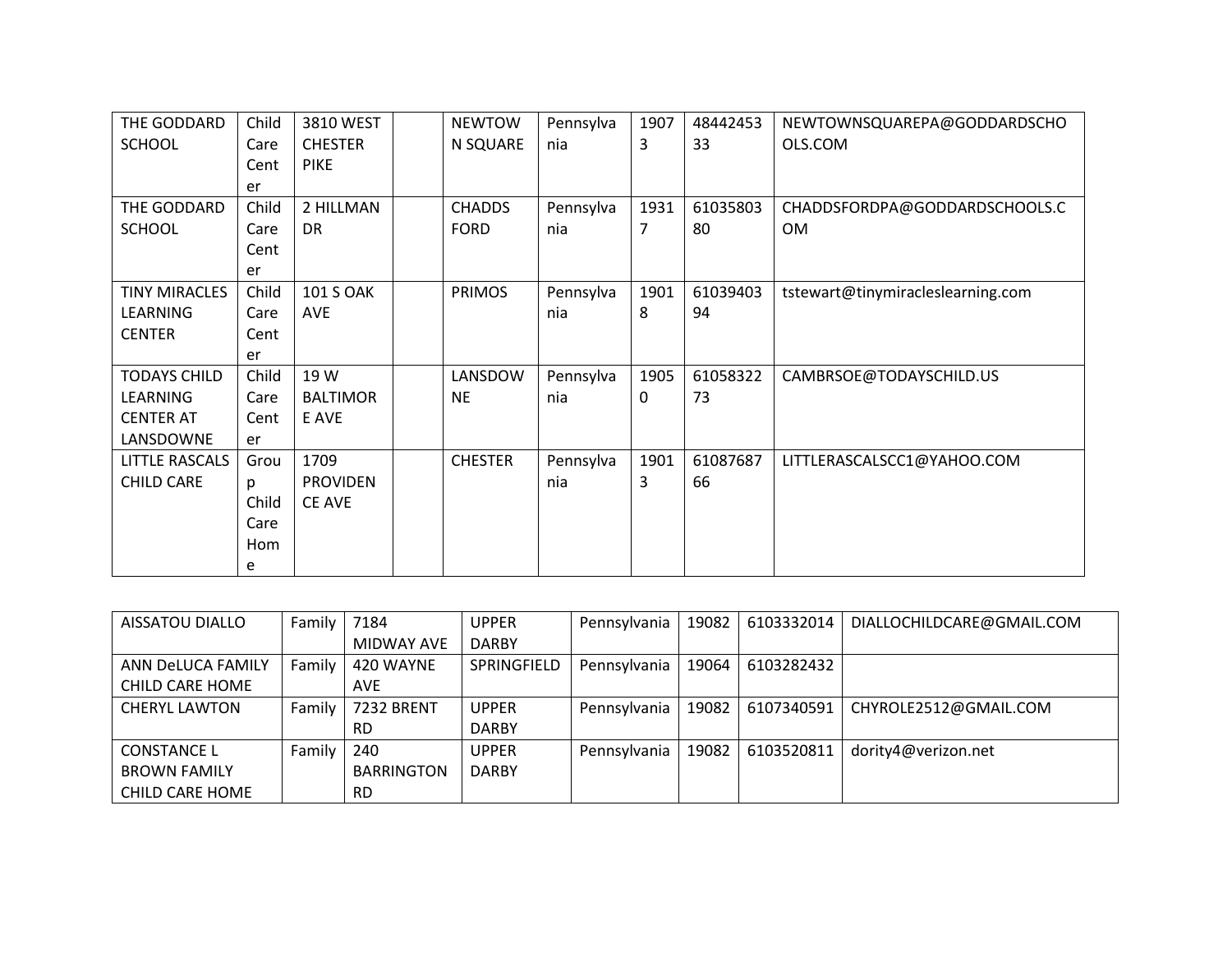| <b>DENISE PRESTILEO</b>                                          | Family | 201 SAINT<br><b>LAURENCE RD</b>          | <b>UPPER</b><br><b>DARBY</b>      | Pennsylvania | 19082 | 6103332333 | DPRESTILEO@GMAIL.COM             |
|------------------------------------------------------------------|--------|------------------------------------------|-----------------------------------|--------------|-------|------------|----------------------------------|
| <b>ELIZABETH WATERS</b>                                          | Family | 7245<br><b>BRADFORD</b><br><b>RD</b>     | <b>UPPER</b><br><b>DARBY</b>      | Pennsylvania | 19082 | 6108033365 | LIZ50861@ICLOUD.COM              |
| <b>FREEDOM TO LEARN</b><br>CHILDCARE INC                         | Family | 567<br>SMITHBRIDGE<br><b>RD</b>          | <b>GLEN MILLS</b>                 | Pennsylvania | 19342 | 4846860132 | BARBPT3@GMAIL.COM                |
| <b>HAPPY HEARTS</b><br>CHILDCARE                                 | Family | 1210 5TH AVE                             | <b>WOODLYN</b>                    | Pennsylvania | 19094 | 6108333301 | RBRILL2@YAHOO.COM                |
| <b>HASSAN DOCKERY</b><br><b>FCCH</b>                             | Family | 411 SAMSON<br><b>ST</b>                  | <b>UPPER</b><br><b>DARBY</b>      | Pennsylvania | 19082 | 2672100912 | DOCKERY19082@GMAIL.COM           |
| <b>HAWA N LOGAN</b>                                              | Family | 1305<br><b>ELMWOOD</b><br><b>AVE</b>     | <b>SHARON</b><br>HILL             | Pennsylvania | 19079 | 6105044359 | hawalogan33@gmail.com            |
| <b>HOME OF THE HAPPY</b><br><b>KIDS</b>                          | Family | 825 LITWA LN                             | <b>UPPER</b><br><b>CHICHESTER</b> | Pennsylvania | 19014 | 6108593772 | Beaner225b@aol.com               |
| <b>JENNAHS ANGELS</b>                                            | Family | 2213<br><b>WINDSOR</b><br>AVE            | <b>DREXEL HILL</b>                | Pennsylvania | 19026 | 2679456128 | CAMIELLE_L@YAHOO.COM             |
| <b>KATHY E WESLEY</b><br><b>FAMILY CHILD CARE</b><br><b>HOME</b> | Family | 613 E 21ST ST                            | <b>CHESTER</b>                    | Pennsylvania | 19013 | 6108038517 | kewesley@yahoo.com               |
| MANASSEH CARE INC                                                | Family | 170<br><b>KEYSTONE RD</b>                | <b>UPPER</b><br><b>CHICHESTER</b> | Pennsylvania | 19014 | 6104972008 | llg3818@verizon.net              |
| MILLIE POYER FAMILY<br>CHILD CARE HOME                           | Family | 7106<br><b>SEAFORD RD</b>                | <b>UPPER</b><br><b>DARBY</b>      | Pennsylvania | 19082 | 4844664057 |                                  |
| <b>NAEEMAH SULUKI</b><br><b>FCCH</b>                             | Family | 1806<br><b>GARRETT RD</b>                | LANSDOWNE                         | Pennsylvania | 19050 | 6106232997 |                                  |
| <b>NANCY LIDDELL</b>                                             | Family | 405<br><b>HARRISON ST</b>                | <b>RIDLEY PARK</b>                | Pennsylvania | 19078 | 6104610171 | NAL621@VERIZON.NET               |
| Quality and Kreative<br>Kids Childcare Center<br>LLC             | Family | 206 W<br><b>WASHINGTON</b><br><b>AVE</b> | <b>CLIFTON</b><br><b>HEIGHTS</b>  | Pennsylvania | 19018 | 2154529035 | Qualityandkerativekids@gmail.com |